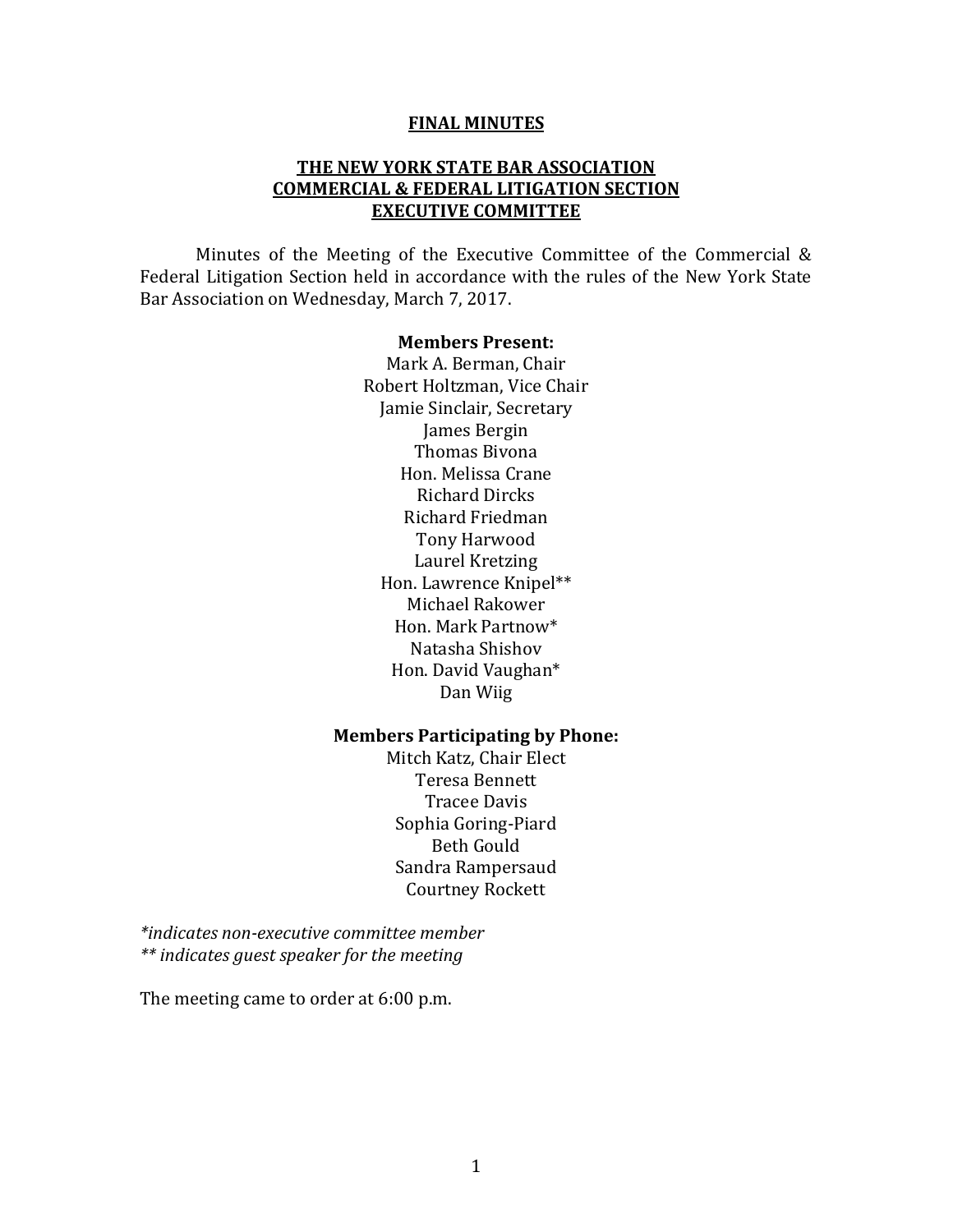#### **Welcoming Remarks**

Section Chair Mark A. Berman welcomed attendees to the meeting and thanked them for their participation. He asked all members participating by phone to send Section Secretary Jamie Sinclair an email confirming their attendance, and introduced the guest speaker for the meeting, Justice Lawrence Knipel from the New York Supreme Court, Kings County, Commercial Division as well as the Court's Administrative Judge. Mr. Berman provided an overview of Justice Knipel's educational and professional background before inviting him to begin his remarks.

#### **Remarks by Guest Speaker Hon. Lawrence Knipel, Supreme Court of the State of New York, County of Kings**

Justice Knipel began his remarks by acknowledging his fellow justices in the room, Justice Partnow and Judge Vaughan, both Justices from Kings County Supreme Court. Justice Knipel briefly discussed the Commercial Division rules and the prospect that they could serve as a model in certain areas for the non-commercial litigation parts in Kings County Supreme Court.

Justice Knipel also addressed the overall case load of the Commercial Division of Kings County Supreme Court and the increase in the volume of cases being brought there, which is he believes may be the second busiest Commercial Division in New York State. In addition, he noted that both Justice Carolyn Demarest, who helped to found the Commercial Division in Kings Supreme Court, and Justice David Schmidt have recently retired, and the Court has Ash and himself as the new Commercial Division Justice. Justice Knipel noted that while Justice Ash is recuperating from surgery, Justice Leon Ruchelsman has filled in. The Justice described the nature of the cases brought in Kings Supreme Court, Commercial Division, which tend to be highly real-estate related, including the buying/selling and management property, as well as the dissolution and partition of closely held businesses. The Kings County Supreme Court Commercial Division has also seen an increase in the amount of internet-related litigation, including litigation involving start-up companies and internet "scrubbing" cases.

Finally, Justice Knipel concluded by discussing his approach to discovery disputes noting in effect that the "way to move a case along is to move a case along." The Justice took questions from members present, which questions covered a range of topics, including the potential for a mediation PROGRAM IN KINGS SUPREME COURT. AT THE CONCLUSION OF THE JUDGE'S REMARKS, SECTION Chair Mark Berman reminded all attending of the upcoming April 19th program being planned at Brooklyn Law School, which program is being spearheaded by District Leader Greg LaSpina and will present an opportunity for members of the bar, bench, and law students to mingle together with Justices Knipel and Ash, and is being sponsored by Flushing Bank.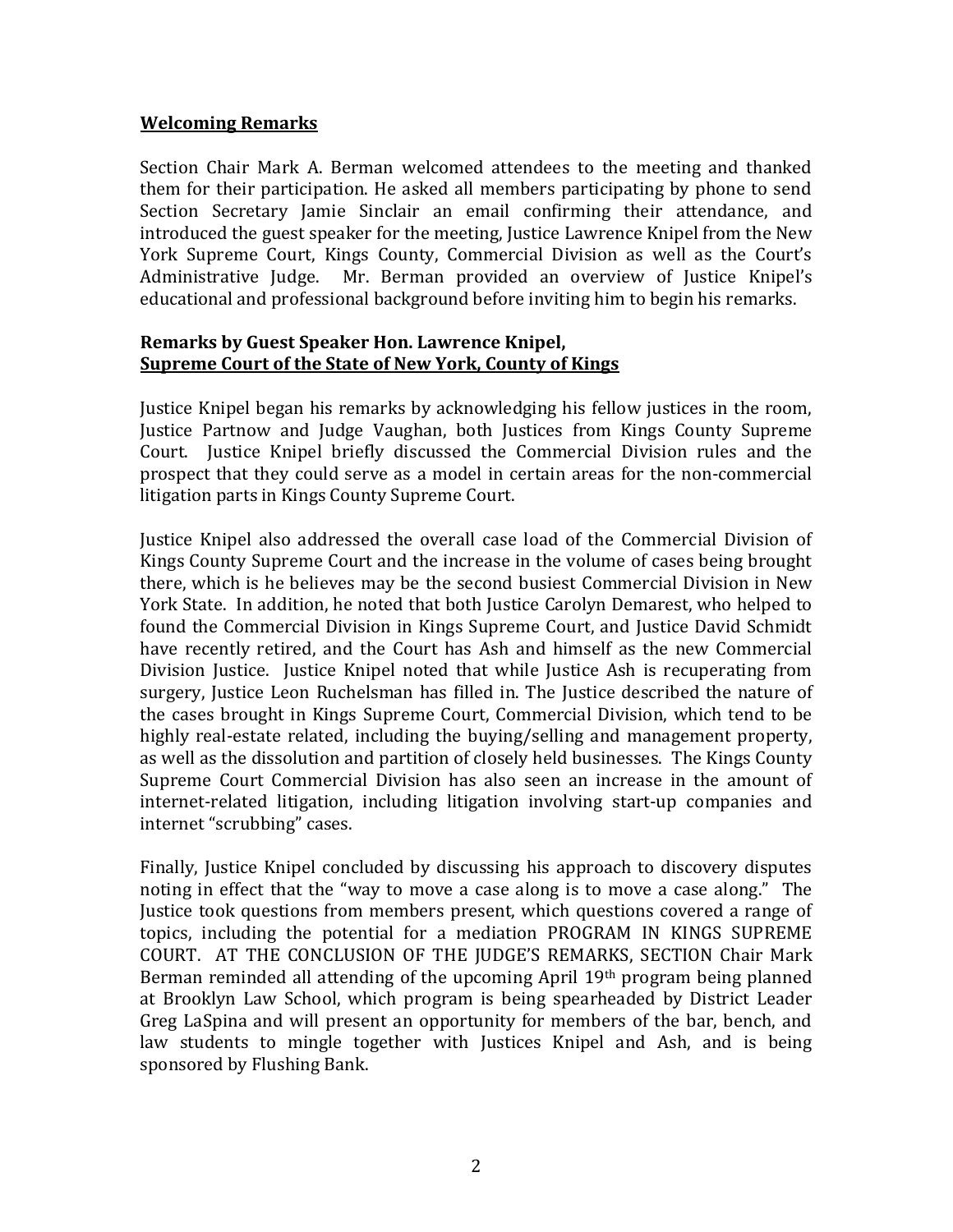### **Attendance Matters:**

Section Chair Mark Berman opened up a discussion of whether attendance at the monthly meetings has been affected by holding Executive Committee meetings out of Manhattan. The general consensus of the members' remarks was that most members did not feel that momentum is lost by holding meetings out of Manhattan, but that wherever possible, video conferencing was highly preferable to only teleconferencing the meeting.

#### **Approval of the February 17, 2017 Meeting Minutes**

With the correction of the spelling of a member's name, the February 15, 2017 Meeting Minutes were unanimously approved.

## **Spring Meeting Update**

Section Chair-Elect Mitch Katz updated everyone on the Section's upcoming Spring Meeting, which is being held at the Gideon Putnam Hotel in Saratoga Springs on May 19-21, 2017. Seymour W. James, Jr., the Attorney-in-Charge of the Legal Aid Society will receive the Haig award for public service at the Spring Meeting. Mr. Katz reminded everyone of the four program leaders and panels planned for the weekend, which will address, *inter alia*, trade secret defense, restrictive covenant litigation, a rule and case law comparison between Commercial Division rules and the Federal Rules of Civil Procedure, and a program on fake news. Mr. Katz also advised that a total of seven sponsors are lined up for the meeting, including four tech sponsors in an attempt to present a mini litigation-related technology show. A general discussion among members regarding other sponsorship avenues ensued. Finally, members were reminded to reserve their rooms for the Spring Meeting early as the block of rooms reserved will fill up quickly.

#### **Smooth Moves Update:**

Section member Tracee Davis provided an update on the 11<sup>th</sup> annual Smooth Moves program which will be held at Lincoln Center on April 24, 2017 from 5:00 p.m. to 8:00 p.m., where the George Bundy Smith Award will be presented to Jeh Johnson, the former Secretary of Homeland Security. Chief Judge Colleen McMahon of the United States District Court for the Southern District of New York will present the award to Mr. Johnson. A CLE program will be held during the first half of the meeting, which will address how diversity works and how law firms can align their diversity initiative programs with their clients' goals; the economic case for diversity; and innovative ways to increase and promote diversity in the commercial litigation arena. All section members are encouraged to attend, to promote attendance within their firms, and to consider sponsoring the program.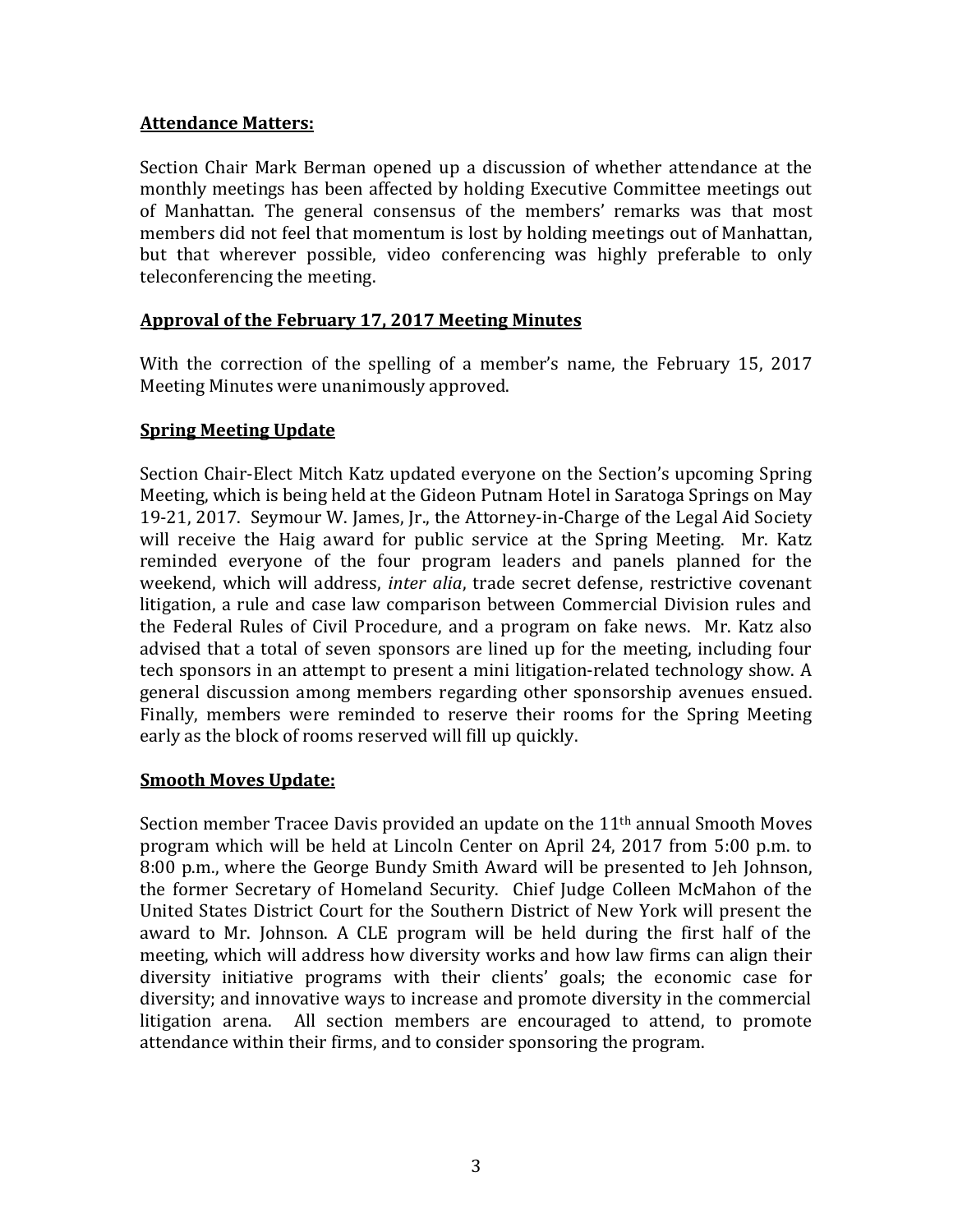## **Com Fed Commercial Litigation Academy Update**

Section Chair Mark Berman reminded everyone of the upcoming Commercial Litigation Academy, scheduled for May 4-5, 2017, where five young women will attend free of charge on account of the Kaye Scholarships awarded to them by the Section. Subjects addressed at the Litigation Academy, which has been organized by Kevin Smith, include injunctive relief, discovery and discovery, dispositive motion practice, trials, civil appeals, and more.

## **Westchester Meet and Greet**

Section Member Courtney Rockett provided a summary of the "meet and greet" program held at the United States District Court for the Southern District in White Plains, New York, on February 15, 2017, which was attended by approximately 40 people including three District Judges and two Magistrate Judges. The remarks by Judge Cathy Seibel were wonderfully received, and the Section is appreciative of the efforts of all members who were integral in planning the program as well as those who attended in person, including Tracee Davis, Courtney Rockett, Paul Sarkozi and Tony Harwood (as well as Section Officers Mark Berman, and Robert Holtzman).

## **Section Sponsorship of American Bar Events**

The Section will be sponsoring two programs at the ABA's annual meeting, which will be held in New York City this year. The programs will be held on August  $10<sup>th</sup>$ and August 11th and will feature 12 tracks of programming. Michael Byowitz provided a brief overview of the programming. Each program will cost \$25 and provides 1.5 CLE credits.

# **Publications Committee Proposal**

Section Member Dan Wiig summarized the Publications Committee proposal, which is designed to assist the Section's publication efforts. The Committee will be limited to 15 law students and recent graduates who will: (i) assist the Editor of the *New York Litigator* in reviewing and editing articles and section reports submitted for publication; (ii) attend section events and draft summaries of the events for newsletters; (iii) update the section website with court rule changes; (iv) offer research and writing assistance for reports/projects coordinated, and as requested by, section Committees; and (v) participate in other discrete projects as assigned by the Committee Chair. The proposal to form the Publications Committee was approved unanimously by all members attending.

# **Upcoming Law School Events**

As part of the Section's efforts to reach out to younger attorneys, Section Chair Mark Berman updated the Executive Committee on the officers' efforts to meet with law schools: Laurel Kretzing and Deborah Edelman will be attending Hofstra's dinner